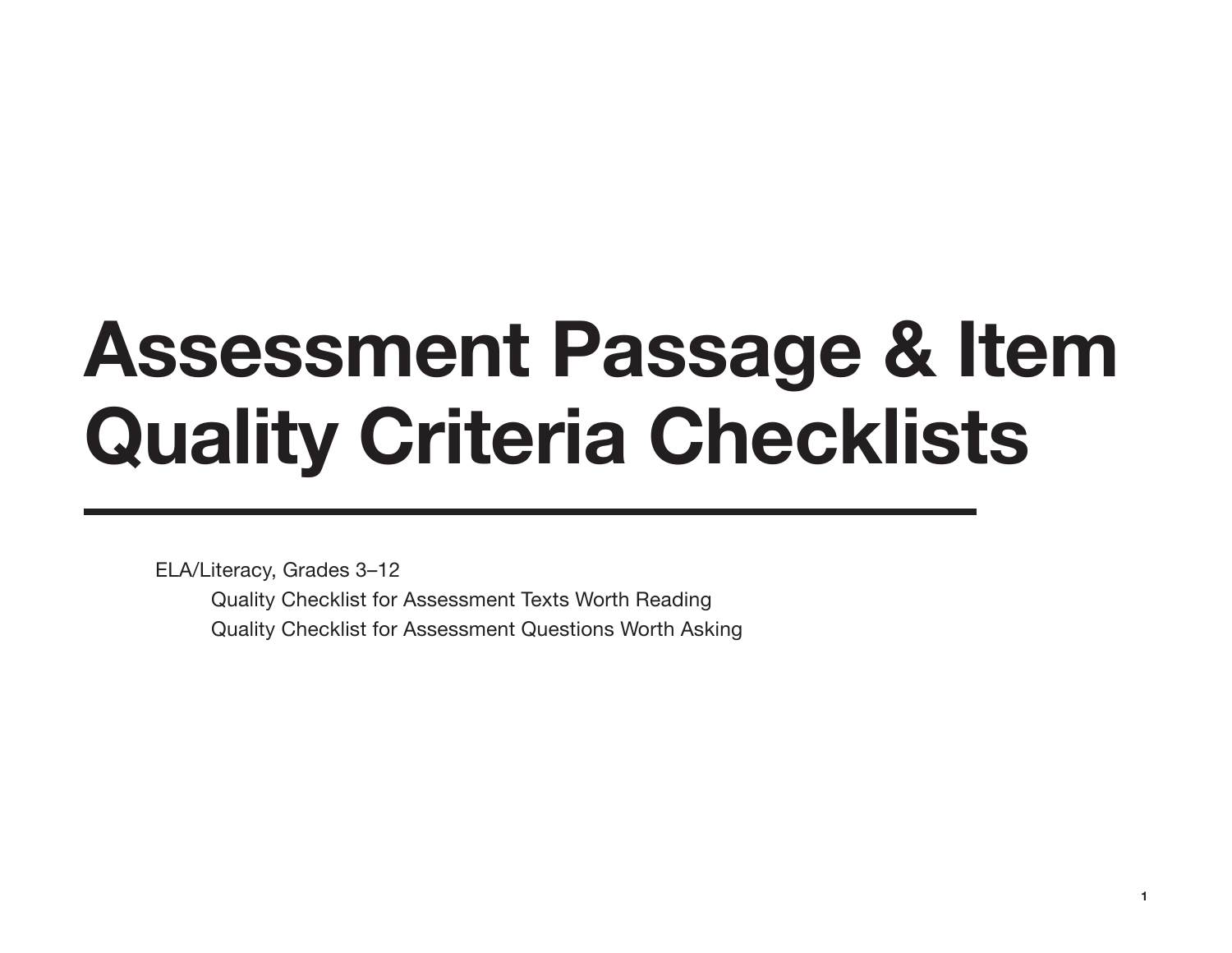#### **Assessment Passage & Item Quality Criteria Checklist**

#### **ELA/Literacy Quality Checklist for Assessment Texts Worth Reading**

The following checklist has been designed to help evaluators of ELA/ literacy assessments determine if texts used to assess Reading and/ or Writing align to the Common Core State Standards (CCSS).

The checklist has been set up in a gated manner so that evaluators can quickly determine if or whether a text aligns to, or strays from, the expectations of the CCSS. If a text does not pass the criteria in Section 1 and cannot be moved to a different grade, the text should be removed from consideration. If a text does pass the criteria in Section 1 or passes by being moved to a different grade, the text should be evaluated against the additional criteria in Section 2.

Use the center column to explain each determination. Have the Common Core State Standards for ELA/Literacy open for continual reference. At the end of Section 2, rate the text as Accepted, Accepted Conditionally, or Rejected.

In this document, the word "text" refers to all kinds of stimuli used in Reading and Writing assessments, as appropriate, e.g., printed texts, video, audio, charts, graphs.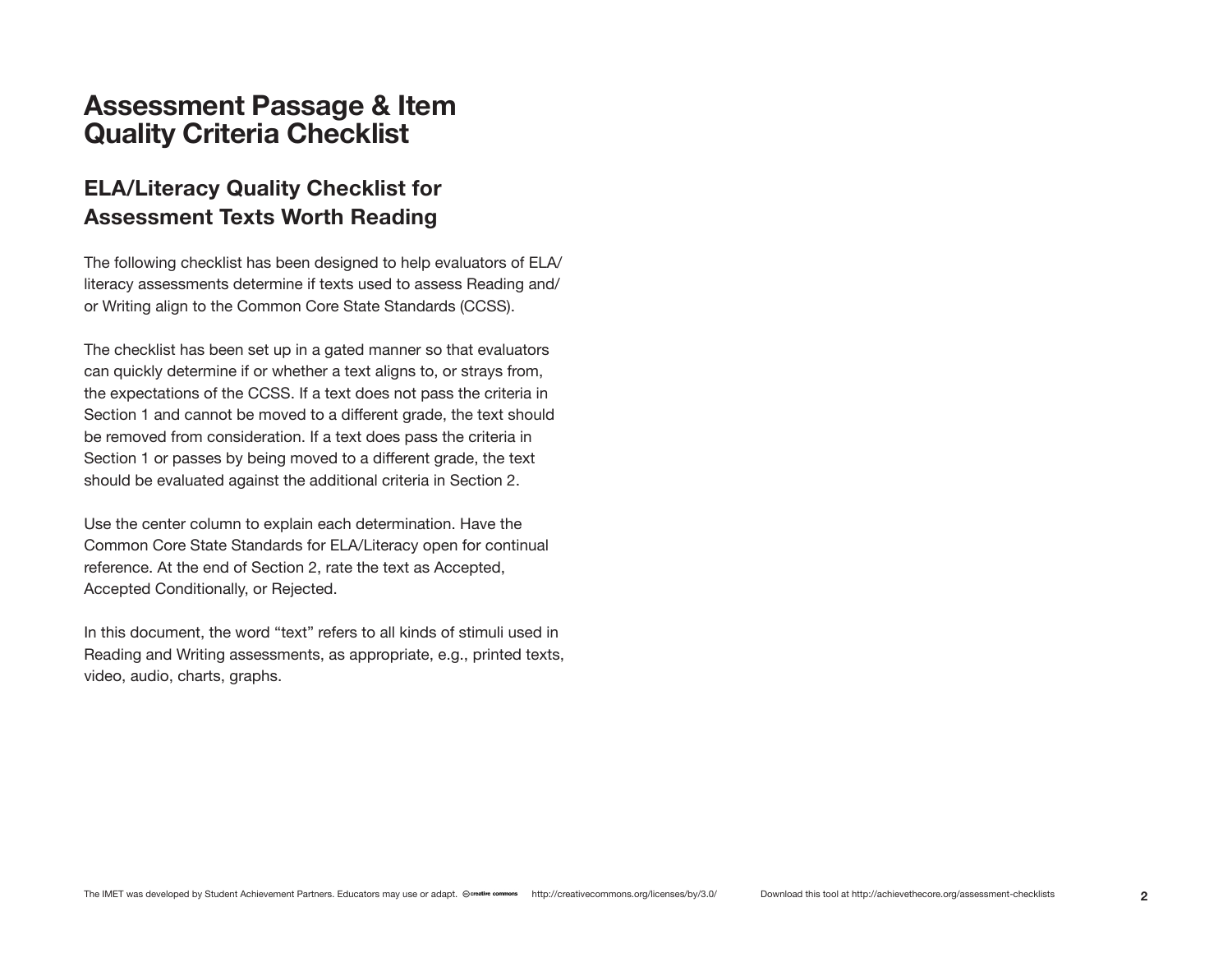## **Assessment Text Quality Criteria Criteria and Consecting Checklist for Assessment Texts Worth Reading Conserver CLA/Literacy, Grades 3–12 Checklist Section 1**

**For evaluation of individual texts and sets of texts: Each text must meet all of the following criteria. A text that does not pass the criteria in this section and cannot be moved to a different grade does not need to be evaluated further.**

| <b>Criteria</b>                                                                                                                                                                                                                                                 | <b>Details</b>                                                                                                                                                                                                                                                                                                                                                                                                                                                                                                                                                    | <b>Evidence</b>                                             |
|-----------------------------------------------------------------------------------------------------------------------------------------------------------------------------------------------------------------------------------------------------------------|-------------------------------------------------------------------------------------------------------------------------------------------------------------------------------------------------------------------------------------------------------------------------------------------------------------------------------------------------------------------------------------------------------------------------------------------------------------------------------------------------------------------------------------------------------------------|-------------------------------------------------------------|
| 1.1 Quantitative measures of text<br>complexity should determine grade-band<br>placement:<br>Has the text been placed within the grade<br>band indicated by a quantitative analysis<br>(with the exception of some literary texts)<br>written in simple style)? | Every text should be accompanied by<br>specific evidence that it has been analyzed<br>with at least one research-based quantitative<br>tool for grade-band placement, with<br>the exceptions of poetry and drama. If<br>quantitative data is not available, evaluators<br>should obtain a Lexile or other rating for<br>the text (see http://achievethecore.org/<br>text-complexity). Note that some literary<br>texts, especially in high school, may be<br>placed above the grade band indicated by<br>quantitative data because of mature ideas<br>and themes. | <b>Rating:</b><br><b>Yes</b><br><b>No</b><br>Move (to grade |
| 1.2 Qualitative analyses of text                                                                                                                                                                                                                                | Every text should be accompanied by                                                                                                                                                                                                                                                                                                                                                                                                                                                                                                                               |                                                             |

#### **complexity should determine grade level placement:**

Has the text been placed at the grade level indicated by a qualitative analysis?

specific evidence that it has been analyzed with a qualitative measure for grade-level placement. If a qualitative analysis is not available, evaluators should use a tool that focuses on qualitative aspects of text complexity (see http://achievethecore.org/ qualitative-text-analysis).

| d<br> | ιτιη≀ | ı |
|-------|-------|---|

| Yes            |  |
|----------------|--|
| No             |  |
| Move (to grade |  |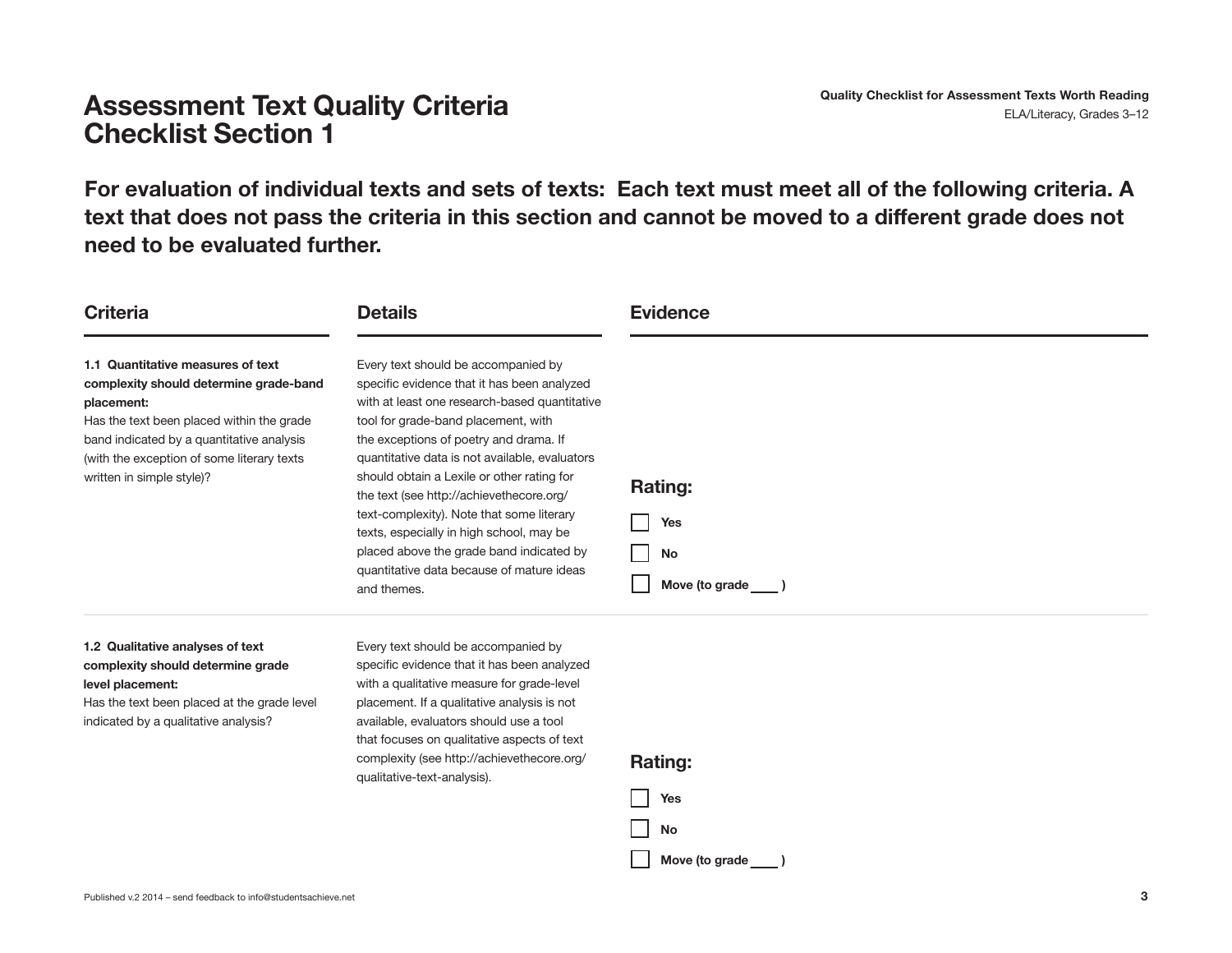## **Assessment Text Quality Criteria and the control of the Checklist for Assessment Texts Worth Reading <b>Assessment Texts Worth Reading Checklist Section 1**

| <b>Criteria</b>                                                                                                                             | <b>Details</b>                                                                                                                                                                                                                                                                                                                                                                                                                                                                                                                                                                                                        | <b>Evidence</b>                                                                                                |
|---------------------------------------------------------------------------------------------------------------------------------------------|-----------------------------------------------------------------------------------------------------------------------------------------------------------------------------------------------------------------------------------------------------------------------------------------------------------------------------------------------------------------------------------------------------------------------------------------------------------------------------------------------------------------------------------------------------------------------------------------------------------------------|----------------------------------------------------------------------------------------------------------------|
| 1.3 Text quality is fundamental to<br>text selection:<br>Does the text represent professional-quality<br>literary or informational writing? | The text should demonstrate coherence,<br>thorough development of ideas, clear<br>use of evidence and details, and effective<br>structure. A history/social studies or<br>science/technical text, especially, should<br>reflect the factual accuracy and quality<br>of writing that is produced by authorities<br>in the particular academic discipline. To<br>meet quality requirements, the text will<br>most likely be previously published. If<br>the text was "commissioned," evaluate it<br>closely for richness of content and clarity of<br>organization, as many commissioned texts<br>are thin and diffuse. | <b>Rating:</b><br><b>Yes</b><br>No<br>NOTE: ("Move" is not an option; poor quality texts should never be used) |

#### **1.4 All texts must align to the particulars of the grade-level Standards:**

Do the characteristics of the text (e.g., story, literary nonfiction, historical account, scientific procedure) accurately represent the specific requirements of the Standards at the designated grade?

This requirement also applies to pairs or multiple texts; the Standards often have specific requirements for pairing texts.

| <b>Rating:</b> |                |  |
|----------------|----------------|--|
|                | Yes            |  |
|                | <b>No</b>      |  |
|                | Move (to grade |  |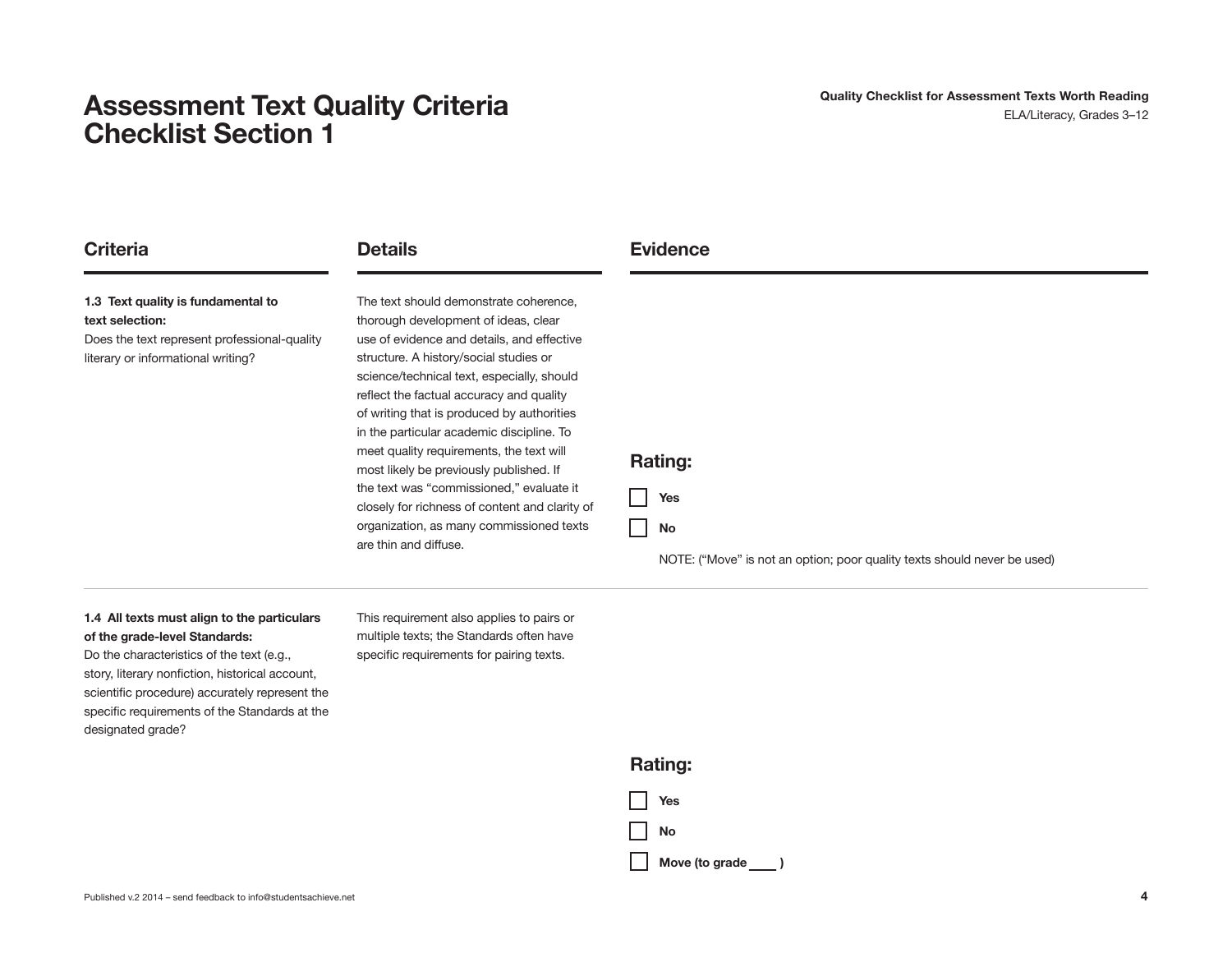## **Assessment Text Quality Criteria and the control of the Checklist for Assessment Texts Worth Reading (NSSESS MELA/Literacy, Grades 3–12) Checklist Section 1**

| <b>Criteria</b>                                                                                                                                                                                                             | <b>Details</b>                                                                                                          | <b>Evidence</b>           |
|-----------------------------------------------------------------------------------------------------------------------------------------------------------------------------------------------------------------------------|-------------------------------------------------------------------------------------------------------------------------|---------------------------|
| 1.5 Audio or video texts must meet the<br>quality criteria that other texts do:<br>If a text is an audio or video stimulus, does<br>it provide rich content and represent high-<br>quality sound and/or viewing production? | These texts must be content rich and have<br>appropriate clarity and accents so that they<br>can be clearly understood. |                           |
|                                                                                                                                                                                                                             |                                                                                                                         | <b>Rating:</b>            |
|                                                                                                                                                                                                                             |                                                                                                                         | <b>Yes</b>                |
|                                                                                                                                                                                                                             |                                                                                                                         | <b>No</b>                 |
|                                                                                                                                                                                                                             |                                                                                                                         | N/A (not audio or visual) |

NOTE: ("Move" is not an option; poor quality texts should never be used)

**If the text has any "No's" for any one of the questions above, remove it from consideration. If the text has all "Yes" or "Moves," proceed to Section 2.**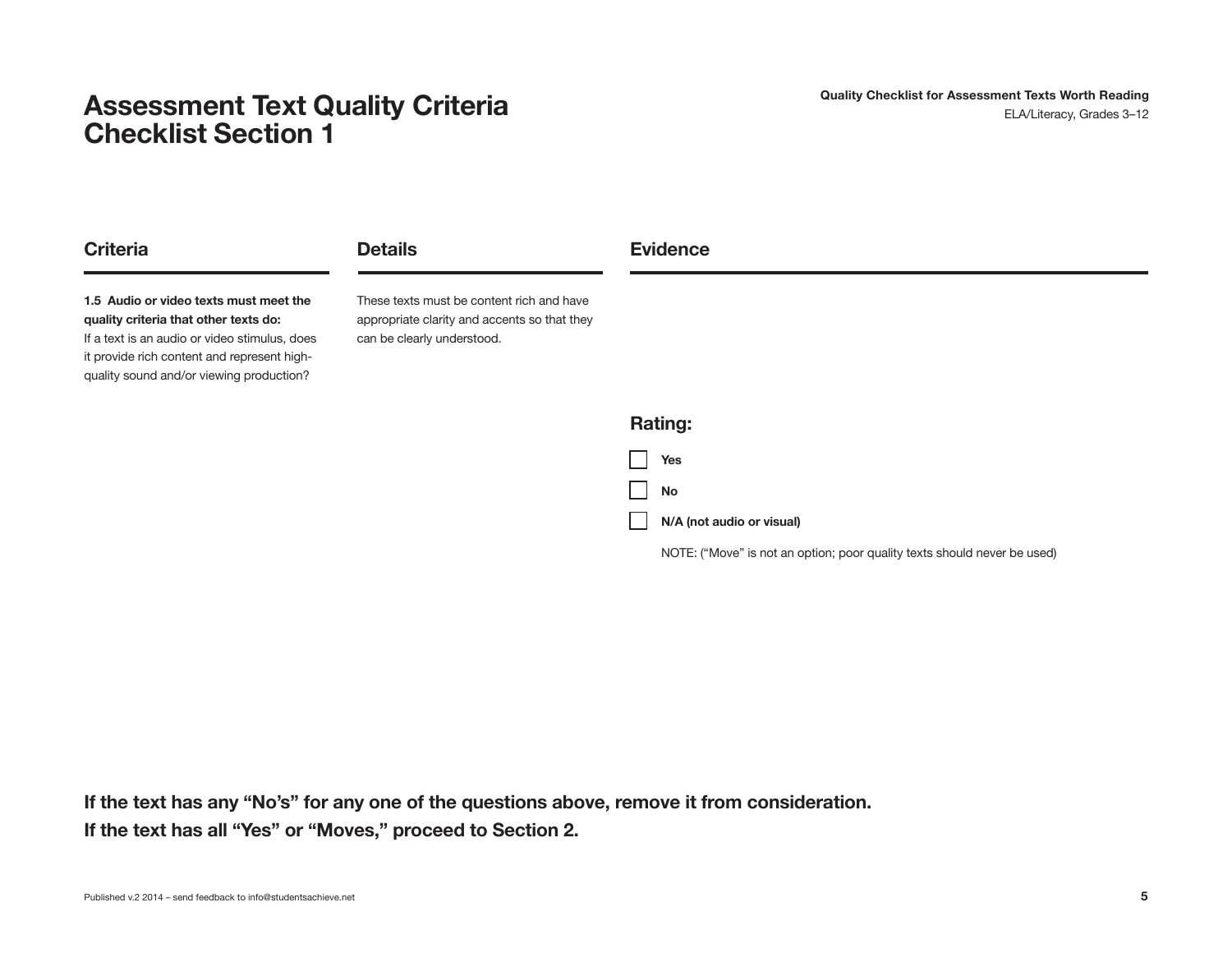## **Assessment Text Quality Criteria and Consecutive Checklist for Assessment Texts Worth Reading ELA/Literacy, Grades 3–12 Checklist Section 2**

**Texts that pass the first section must next meet the following criteria, as applicable, possibly after revisions.** 

| <b>Criteria</b>                                                                                                                                                                                                                                                                               | <b>Details</b>                                                                                                                               | <b>Evidence</b> |
|-----------------------------------------------------------------------------------------------------------------------------------------------------------------------------------------------------------------------------------------------------------------------------------------------|----------------------------------------------------------------------------------------------------------------------------------------------|-----------------|
| 2.1 Excerpts must be selected with care:<br>If the text is an excerpt from a larger work,<br>does it carry a sense of completeness and<br>maintain the intent of the original, and are<br>edits for length made at the beginning or<br>end of the piece, rather than in<br>patchwork fashion? | If "No" is checked, recommend changes<br>in the excerpting or reject the text and<br>recommend replacing it with a more<br>complete excerpt. |                 |
|                                                                                                                                                                                                                                                                                               |                                                                                                                                              | <b>Rating:</b>  |
|                                                                                                                                                                                                                                                                                               |                                                                                                                                              | Yes             |
|                                                                                                                                                                                                                                                                                               |                                                                                                                                              | No              |
|                                                                                                                                                                                                                                                                                               |                                                                                                                                              | N/A             |

**2.2 Introductory material must include only the most necessary information:** If the text is presented with introductory material, does the introduction avoid summarizing or explaining the meaning of the text or giving students answers to questions?

If "No" is checked, suggest edits to the introduction.



**N/A**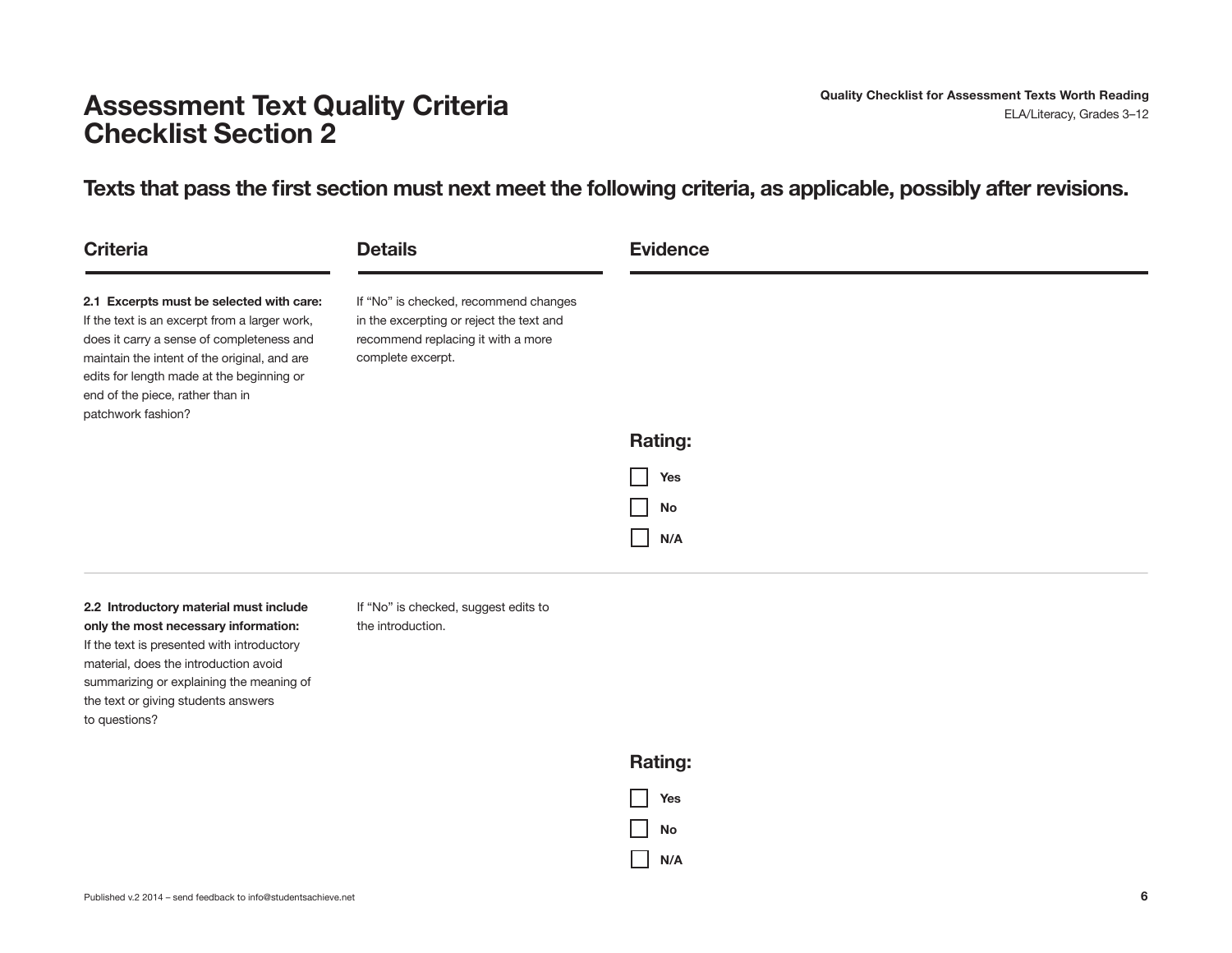## **Assessment Text Quality Criteria and the control of the Checklist for Assessment Texts Worth Reading <b>Assessment Texts Worth Reading Checklist Section 2**

| <b>Criteria</b>                                                                                                                                                                            | <b>Details</b>                                                            | <b>Evidence</b> |
|--------------------------------------------------------------------------------------------------------------------------------------------------------------------------------------------|---------------------------------------------------------------------------|-----------------|
| 2.3 Illustrations must add value:<br>If a text includes visual elements, are they<br>related to the central ideas of the text, and<br>do they provide important<br>additional information? | If "No" is checked, suggest adding or<br>deleting specific illustrations. |                 |
|                                                                                                                                                                                            |                                                                           | <b>Rating:</b>  |
|                                                                                                                                                                                            |                                                                           | Yes             |
|                                                                                                                                                                                            |                                                                           | No<br>- 1       |
|                                                                                                                                                                                            |                                                                           | N/A             |

#### **2.4 Expository text structures are desirable for informational texts:**

If an informational text uses chronological rather than expository structures, is there sufficient justification, in terms of quality and/or subject matter, for its use?

If "No" is checked, suggest replacing the text with one that uses expository structures unless there is sufficient justification for its use.

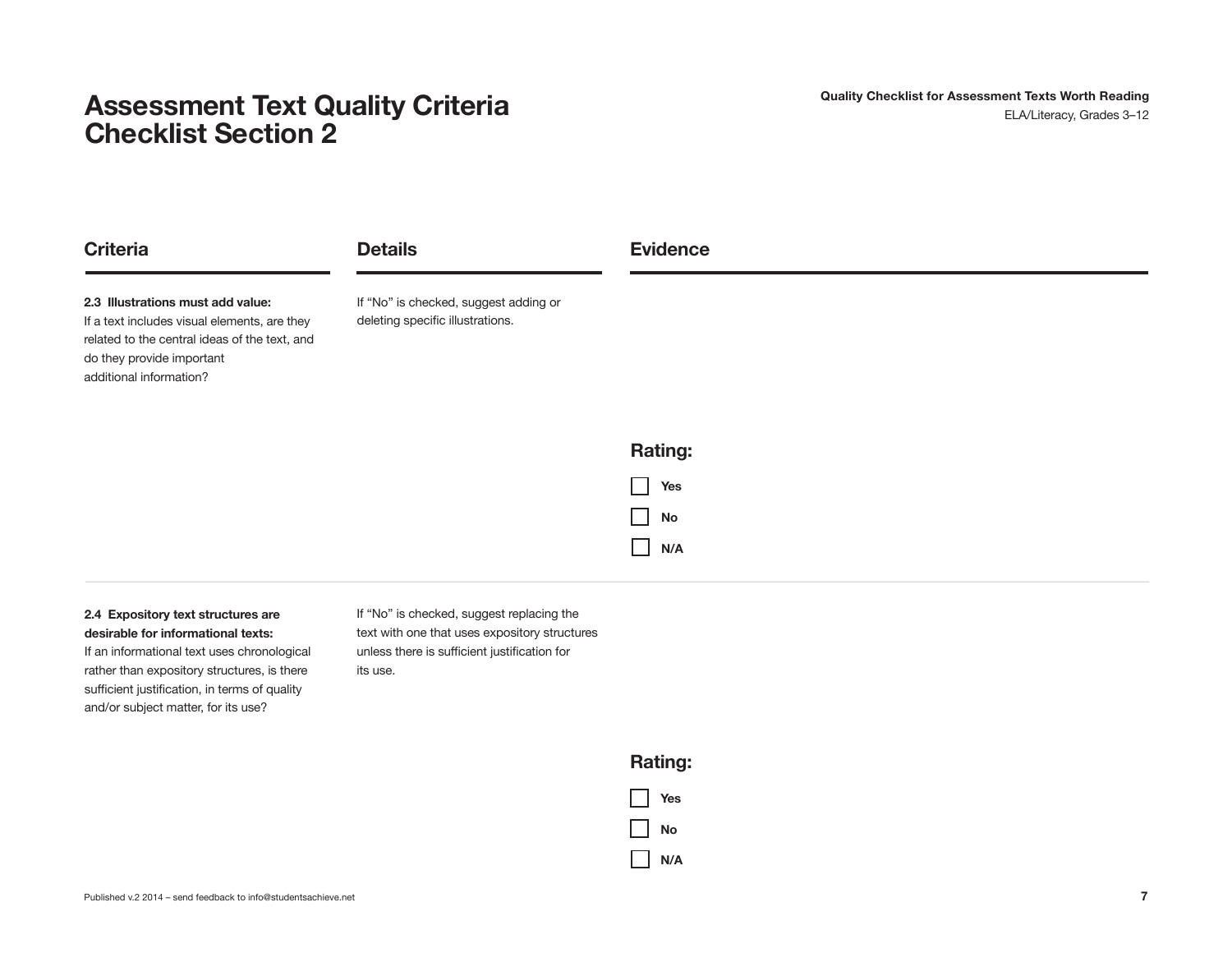## **Assessment Text Quality Criteria and the control of the Checklist for Assessment Texts Worth Reading (NSSESS MELA/Literacy, Grades 3–12) Checklist Section 2**

| <b>Criteria</b>                                                                                                                                                       | <b>Details</b>                                                      | <b>Evidence</b> |
|-----------------------------------------------------------------------------------------------------------------------------------------------------------------------|---------------------------------------------------------------------|-----------------|
| 2.5 Each text must fall within an<br>acceptable range of word count:<br>Does the text fall within an acceptable range<br>for word count at the indicated grade level? | If "No" is checked, reject the text or suggest<br>edits for length. |                 |
|                                                                                                                                                                       |                                                                     | <b>Rating:</b>  |
|                                                                                                                                                                       |                                                                     | Yes             |
|                                                                                                                                                                       |                                                                     | <b>No</b>       |

**2.6 Paired or multiple texts must have a clear and meaningful relationship with each other:**

If texts are paired, are the potential points of comparison significant (not superficial), such as theme, amount and quality of evidence, differences in emphasis, distinguishable structures, changes to derivative text?

If "No" is checked, reject one or more of the texts and, if possible, make recommendations for replacements.

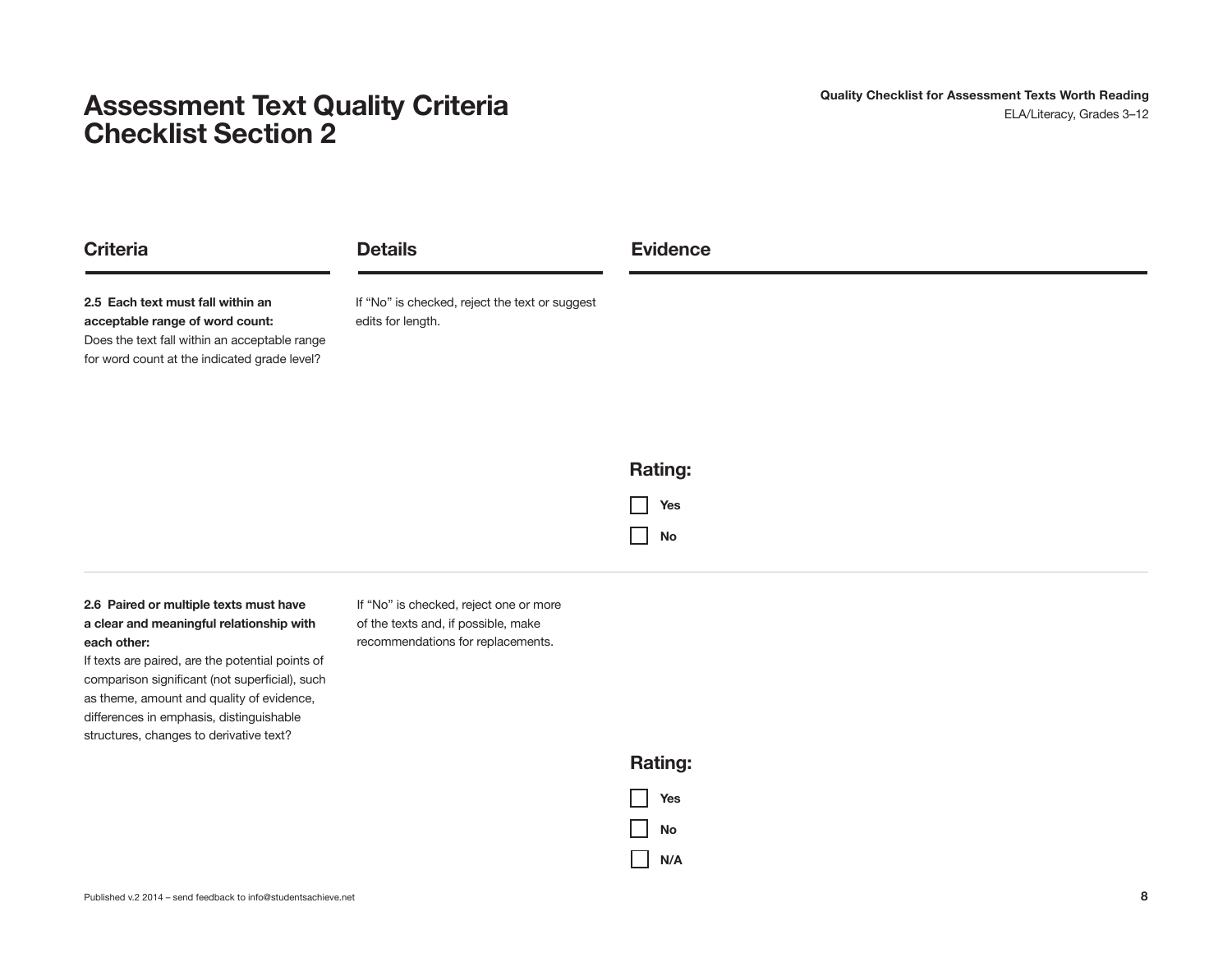## **Assessment Text Quality Criteria and the control of the Checklist for Assessment Texts Worth Reading <b>Assessment Texts Worth Reading Checklist Section 2**

| <b>Criteria</b>                                                                                                                                                                                                      | <b>Details</b>                                                                                         | <b>Evidence</b> |
|----------------------------------------------------------------------------------------------------------------------------------------------------------------------------------------------------------------------|--------------------------------------------------------------------------------------------------------|-----------------|
| 2.7 For tasks that simulate research, one<br>text should serve as an "anchor" text:<br>Does the first text in the set provide<br>foundational knowledge and lead naturally to<br>additional reading and exploration? | If "No" is checked, suggest another text as<br>the anchor or recommend replacing one or<br>more texts. |                 |
|                                                                                                                                                                                                                      |                                                                                                        | <b>Rating:</b>  |
|                                                                                                                                                                                                                      |                                                                                                        | <b>Yes</b>      |
|                                                                                                                                                                                                                      |                                                                                                        | No              |
|                                                                                                                                                                                                                      |                                                                                                        | N/A             |

|                    | <b>Overall Rating for Checklist #2:</b>               |          |
|--------------------|-------------------------------------------------------|----------|
| Accepted (all Yes) | Accepted conditionally, with comments to be addressed | Rejected |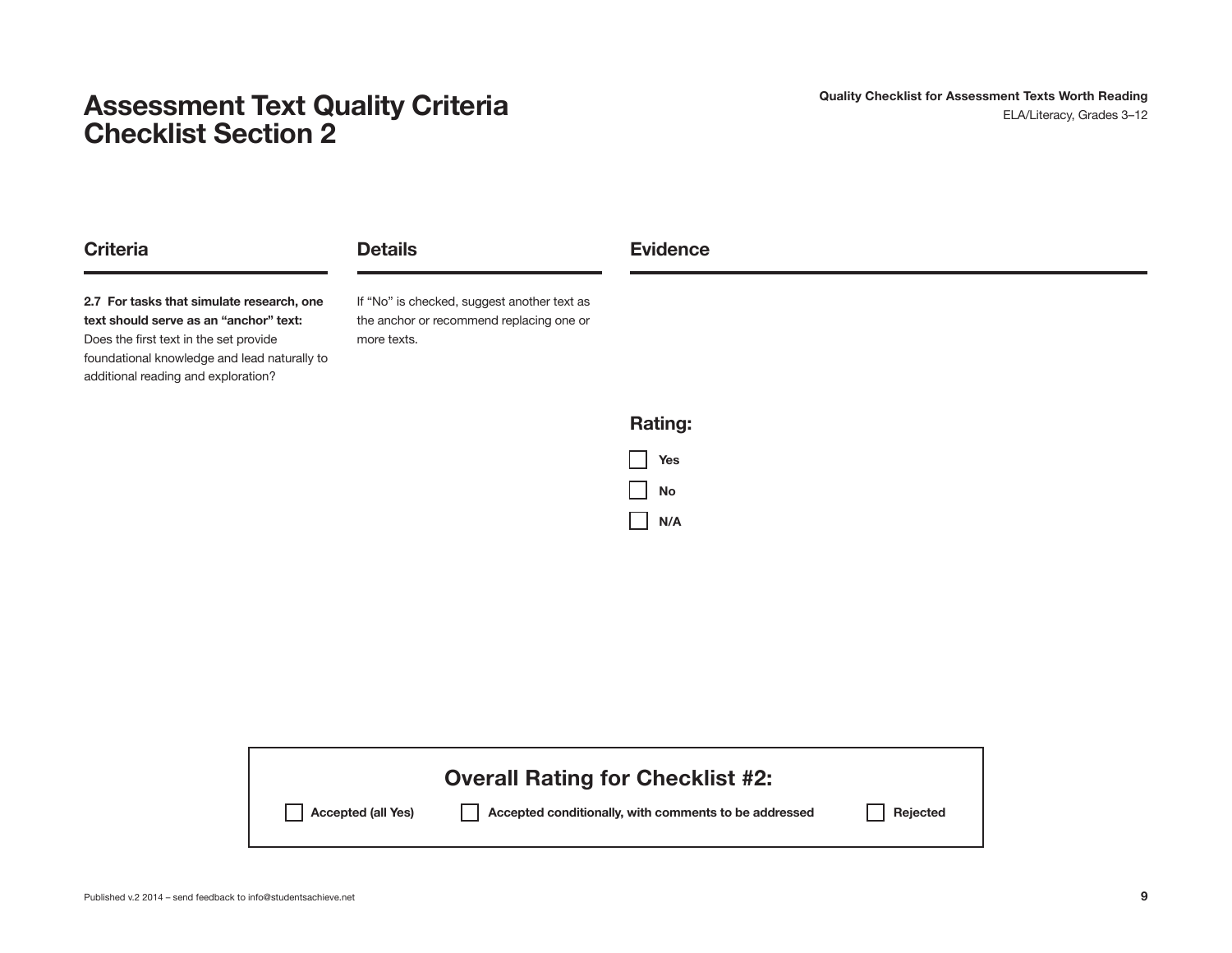#### **Assessment Passage & Item Quality Criteria Checklist**

#### **ELA/Literacy Quality Checklist for Assessment Questions Worth Asking**

The following checklist has been designed to help evaluators of ELA/ literacy assessments determine if individual test questions (items) in Reading and/or Writing assessments align to the Common Core State Standards (CCSS).

The checklist has been set up in a gated manner so that evaluators can quickly determine whether an item aligns to, or strays from, the expectations of the CCSS. If an item does not pass the applicable criteria in Section 1, the item should be removed from consideration. If an item does pass the applicable criteria in Section 1, it should be evaluated against the additional criteria in Section 2.

Use the center column to record each determination. Have the Common Core State Standards for ELA/Literacy open for continual reference. At the end of Section 2, the item can be marked as Accepted, Accepted Conditionally, or Rejected.

In this document, the word "item" refers to all formats of test questions.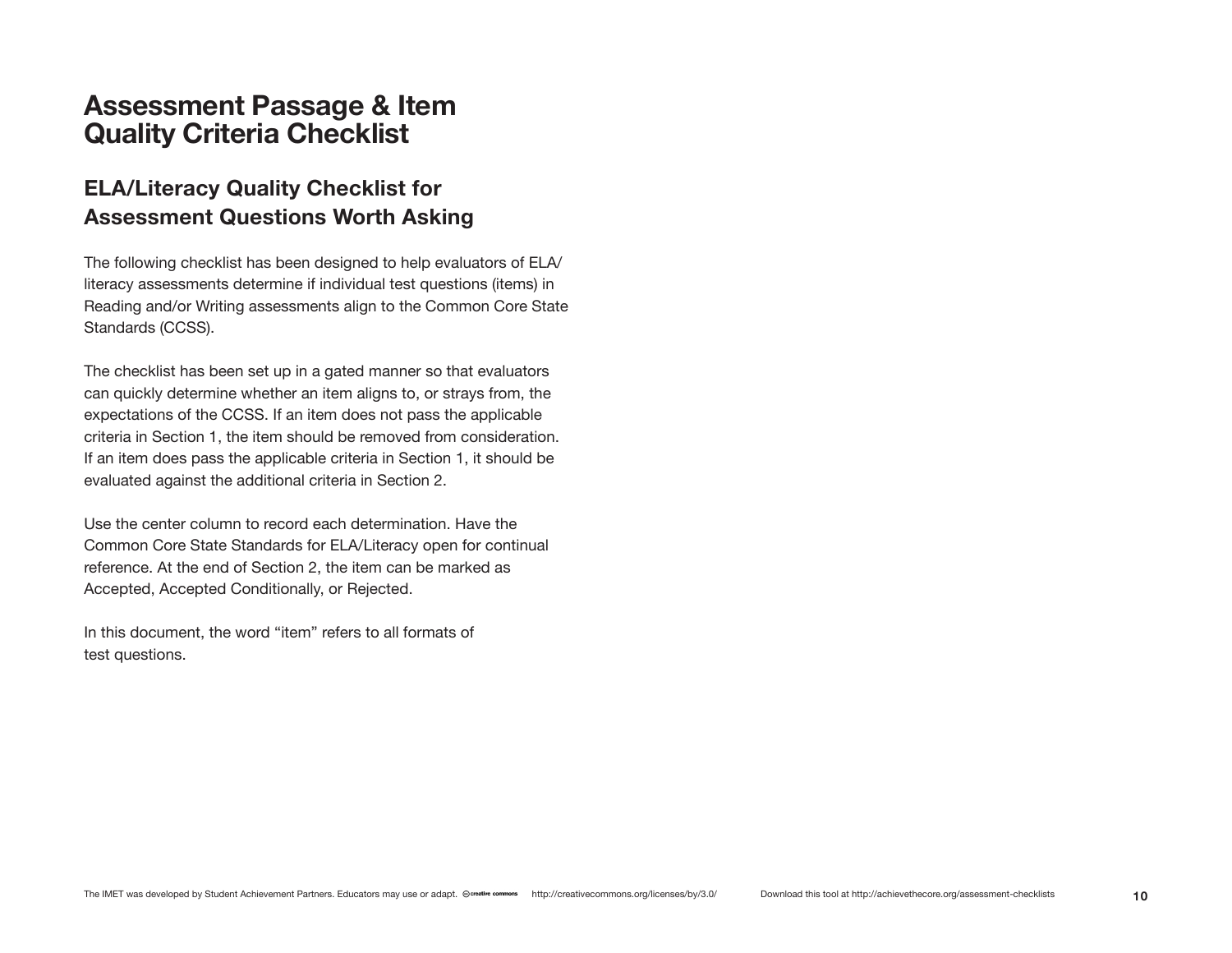**For evaluation of individual items and sets of items: Each item must meet all of the following criteria. An item that does not pass the criteria in this section does not need to be evaluated further.**

| <b>Criteria</b>                                                                                                                                                                                                                                                                                                                     | <b>Details</b>                                                                                                                                                                                              | <b>Evidence</b>         |
|-------------------------------------------------------------------------------------------------------------------------------------------------------------------------------------------------------------------------------------------------------------------------------------------------------------------------------------|-------------------------------------------------------------------------------------------------------------------------------------------------------------------------------------------------------------|-------------------------|
| 1.1 Reading test questions must be text-<br>dependent, requiring analysis of text and<br>use of evidence:<br>If it is a Reading test question, does the item<br>require close reading and careful analysis<br>of the text-by asking for either direct or<br>indirect use of textual evidence, as required<br>by Reading Standard 1? | Every Reading item must require students<br>to use evidence from the text either directly,<br>by citing textual evidence, or indirectly, by<br>relying on textual evidence to make a claim<br>or inference. | <b>Rating:</b>          |
|                                                                                                                                                                                                                                                                                                                                     |                                                                                                                                                                                                             | <b>Yes</b><br>No<br>N/A |

#### **1.2 Writing prompts should be textdependent, requiring analysis of text and use of evidence:**

If it is a Writing prompt, does the item require students to analyze text and provide textual evidence in their response, as required by Writing Standard 9?

If the prompt calls for narrative writing, this requirement can be marked as N/A; however, narrative prompts that do require textual analysis are more desirable than those that do not.

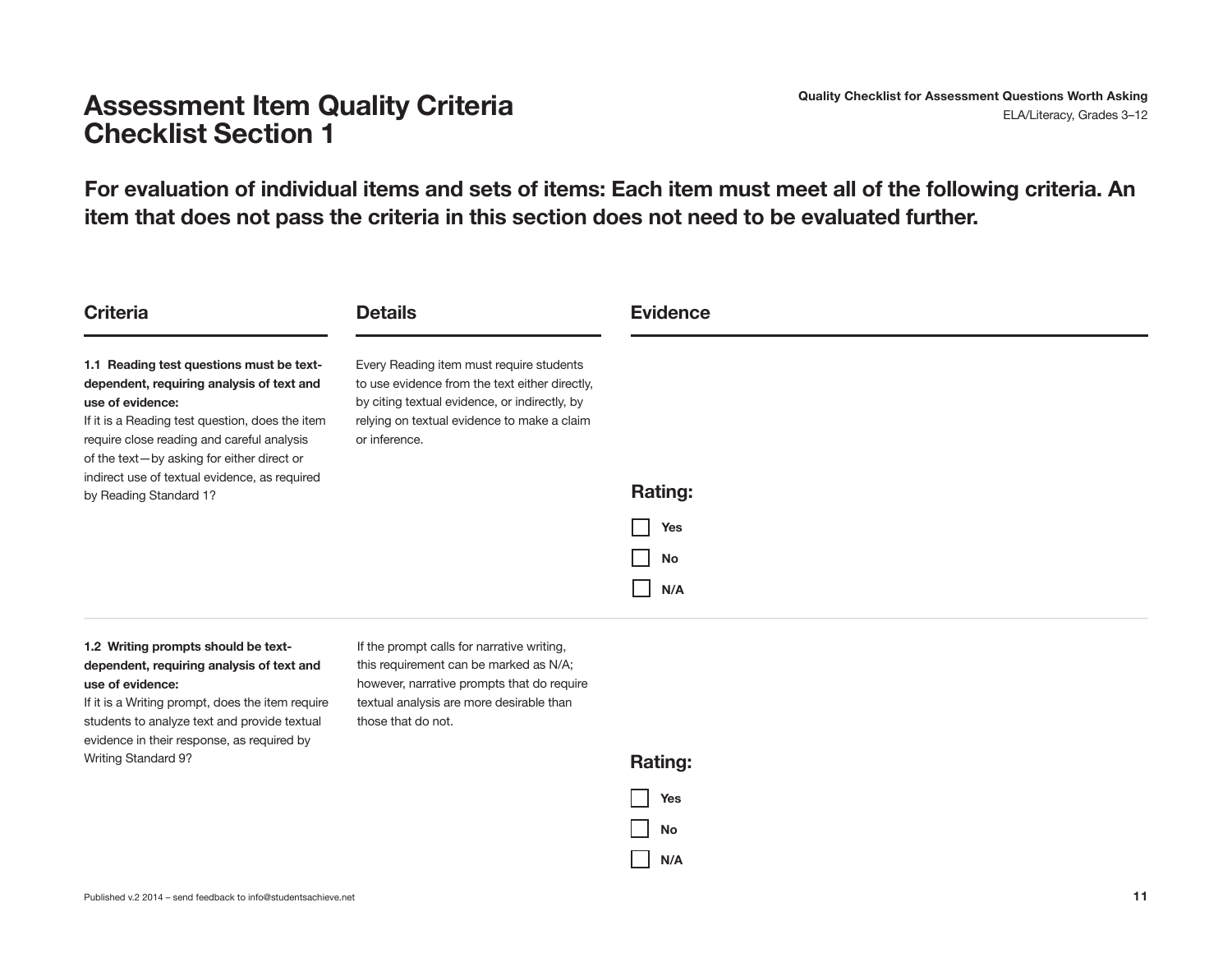| <b>Criteria</b>                                                                                                                                                                                                                    | <b>Details</b>                                                                                              | <b>Evidence</b>      |
|------------------------------------------------------------------------------------------------------------------------------------------------------------------------------------------------------------------------------------|-------------------------------------------------------------------------------------------------------------|----------------------|
| 1.3 Reading test questions and Writing<br>prompts must be worthy of<br>student attention:<br>Does the item focus on the central ideas or<br>important particulars of the text, rather than<br>insignificant or peripheral aspects? | Reading items and Writing prompts must<br>allow students to deliver significant insights<br>about the text. |                      |
|                                                                                                                                                                                                                                    |                                                                                                             | <b>Rating:</b>       |
|                                                                                                                                                                                                                                    |                                                                                                             | Yes<br>$\mathcal{L}$ |
|                                                                                                                                                                                                                                    |                                                                                                             | No                   |

#### **1.4 Reading test questions and Writing prompts must align to grade-level Standards:**

Does the item genuinely (not superficially) align to the intent of the grade-level Standard(s) indicated in the item metadata? Reading items must align to the intent of at least one Reading Standard (in addition to Standard 1), avoiding mere surface treatment of any Standard. Writing prompts must be designed to elicit one of the three types of writing named in Writing Standards 1, 2, and 3 (as well as aligning to Standard 9). A "blended" writing type is also aligned.

#### **Rating:**

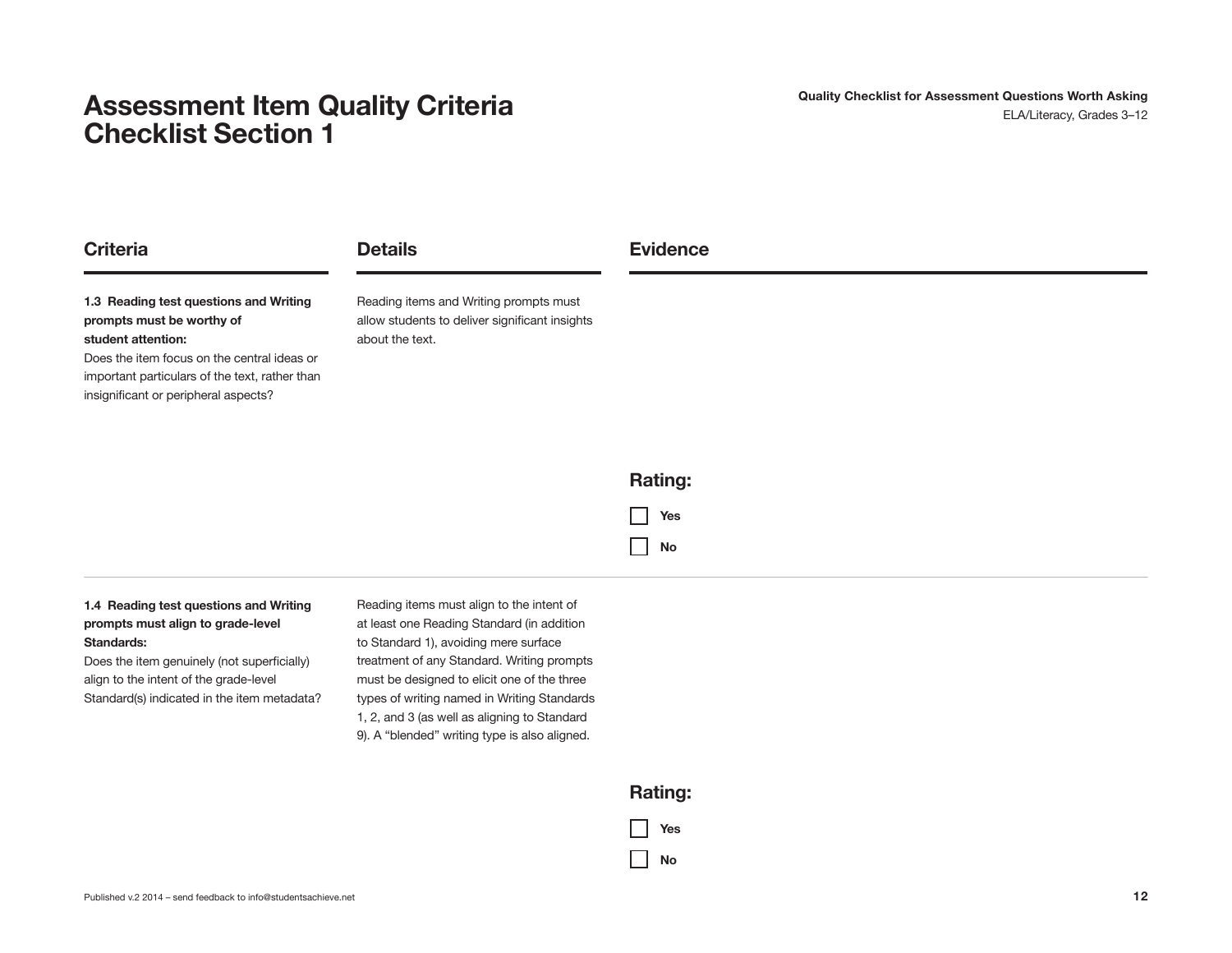**Criteria Details**

**1.5 Items assessing vocabulary must focus on words and phrases that are important to central ideas in the text:** If the test question is a Reading item or Writing prompt assessing vocabulary, does it assess a word or phrase that is important to understanding the central ideas of the text, giving students a "payoff" in gaining greater understanding the meaning of the text?

Items should avoid focusing on unusual words or turns of phrase that may stand out as interesting but do not advance an understanding of the text, nor should vocabulary items be "stand-alone" (e.g., based on a single phrase or sentence without any reading passage).



**Evidence**

**If the text has any "No's" for any one of the applicable questions above, remove it from consideration. If the text has all "Yes" and appropriate "N/A's," proceed to Section 2.**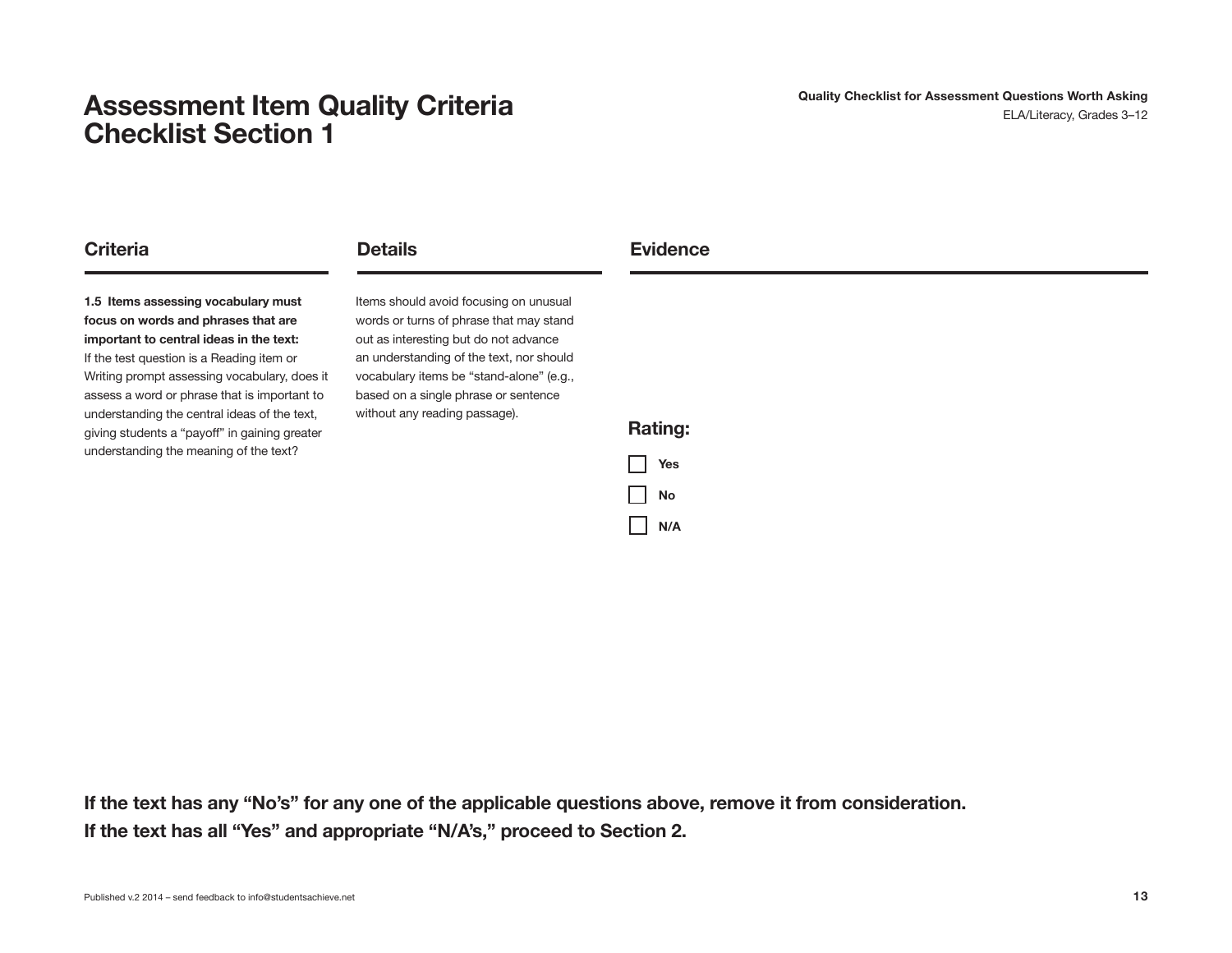#### **Items that pass the first section must next meet the following criteria, as applicable, possibly after revisions.**

| <b>Criteria</b>                                                                                                                                          | <b>Details</b>                                                                                                                                                                        | <b>Evidence</b> |
|----------------------------------------------------------------------------------------------------------------------------------------------------------|---------------------------------------------------------------------------------------------------------------------------------------------------------------------------------------|-----------------|
| 2.1 Items must align to the Standards<br>(see 1.5 above) but may require revisions<br>in wording or in the Standards designated<br>for alignment:        | If "No" is checked, suggest revisions in<br>wording and/or a different alignment, or<br>reject the item.                                                                              |                 |
| Is the alignment of the item to Reading and/                                                                                                             |                                                                                                                                                                                       | <b>Rating:</b>  |
| or Writing Standards as precise as possible?                                                                                                             |                                                                                                                                                                                       | Yes             |
|                                                                                                                                                          |                                                                                                                                                                                       | No              |
| 2.2 The language used in Reading items<br>and Writing prompts should be text-<br>specific, as appropriate:<br>Does the item use language specific to the | If "No" is checked, reject the item or suggest<br>revisions unless the use of generic language<br>is appropriate to the Standard being tested<br>(e.g., "What is the central idea?"). |                 |
| text, avoiding generic or "canned" items that<br>could be used with any text?                                                                            |                                                                                                                                                                                       | <b>Rating:</b>  |
|                                                                                                                                                          |                                                                                                                                                                                       | Yes             |
|                                                                                                                                                          |                                                                                                                                                                                       | No              |
| 2.3 The language used in Reading items<br>and Writing prompts must be clear<br>and concise:<br>Will students readily understand the                      | If "No" is checked, reject the item or<br>suggest revisions.                                                                                                                          |                 |
| language in the item because it employs                                                                                                                  |                                                                                                                                                                                       | Rating:         |
| vocabulary and sentence structures<br>appropriate to the grade level?                                                                                    |                                                                                                                                                                                       | Yes             |
|                                                                                                                                                          |                                                                                                                                                                                       | No              |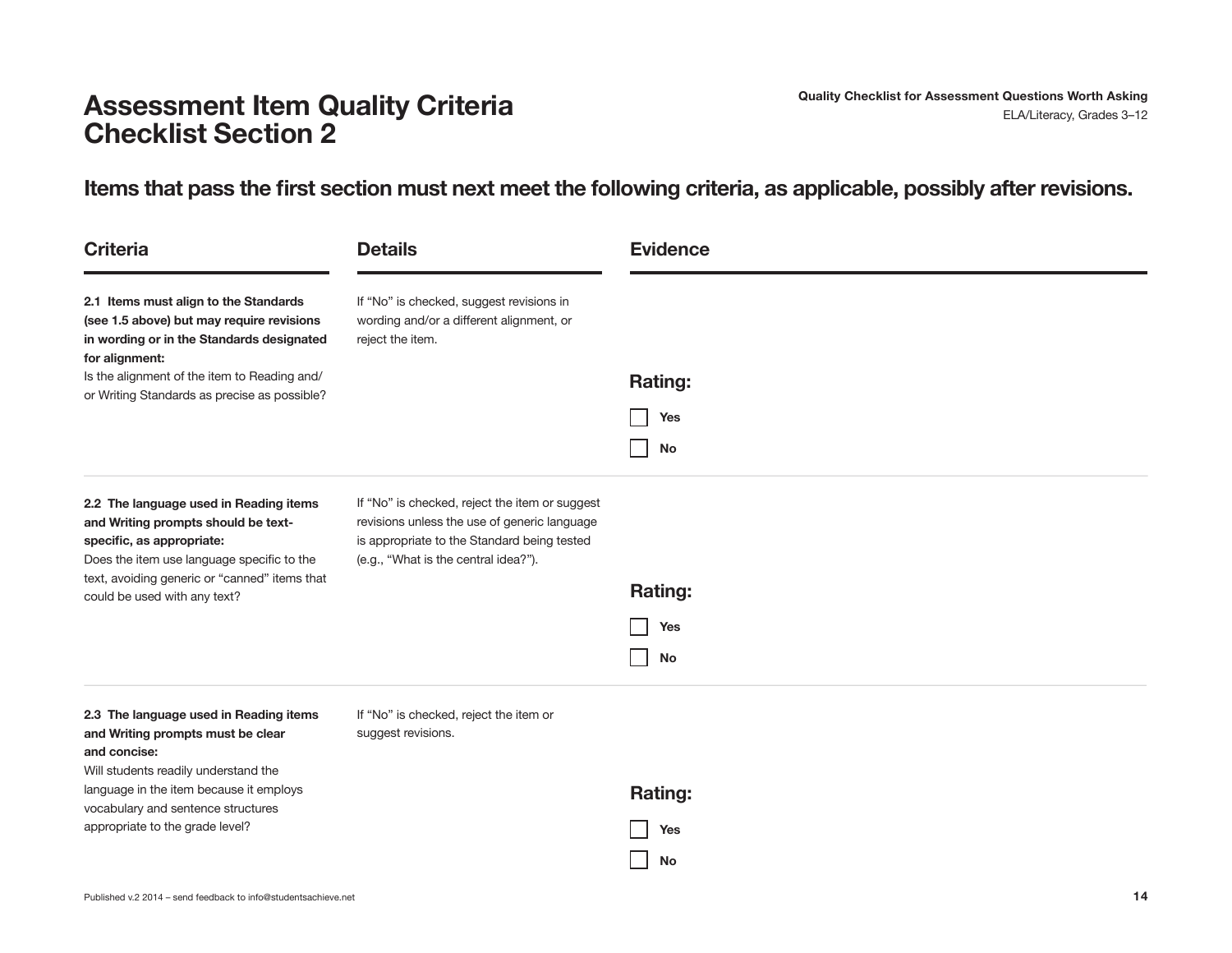**Quality Checklist for Assessment Questions Worth Asking** ELA/Literacy, Grades 3–12

| <b>Criteria</b>                                                                                                                                                                                                                                                                                                                                                                                                                                      | <b>Details</b>                                                | <b>Evidence</b>                           |
|------------------------------------------------------------------------------------------------------------------------------------------------------------------------------------------------------------------------------------------------------------------------------------------------------------------------------------------------------------------------------------------------------------------------------------------------------|---------------------------------------------------------------|-------------------------------------------|
| 2.4 Each item must exemplify high<br>Standards of technical quality:<br>If the item uses a selected-response format,<br>is the item free from internal clueing (e.g., the<br>options do not repeat words in the stem; the<br>grammatical relationship between stem and<br>options is correct for all options; the correct<br>response is not more specific than the<br>options; the correct answer does not simply<br>paraphrase words in the text)? | If "No" is checked, reject the item or<br>suggest revisions*. | <b>Rating:</b><br>Yes<br>No<br>N/A        |
| If the item uses a selected-response<br>format, are the distractors plausible but<br>incorrect (not unintended or arguable correct<br>answers), are general statements precise<br>and accurate, and can claims and inferences<br>be supported by textual evidence?                                                                                                                                                                                   | If "No" is checked, reject the item or<br>suggest revisions*. | <b>Rating:</b><br>Yes<br><b>No</b><br>N/A |

If the item asks students to generate a written response, is there a clear description of the task, accompanied by information for students about the criteria for scoring?

If "No" is checked, reject the item or suggest revisions\*.

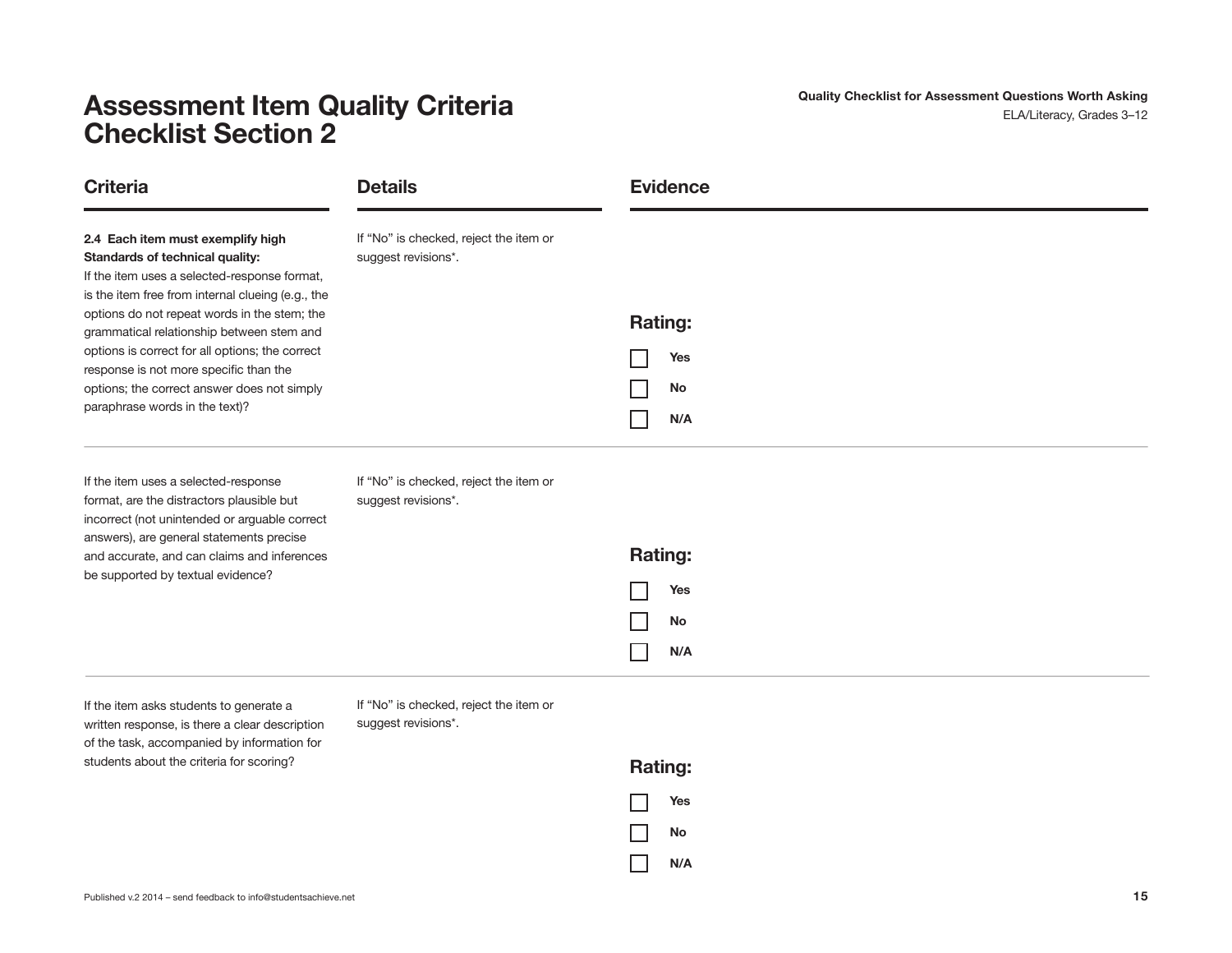**Quality Checklist for Assessment Questions Worth Asking** ELA/Literacy, Grades 3–12

| <b>Criteria</b>                                                                                                                                                      | <b>Details</b>                                               | <b>Evidence</b> |
|----------------------------------------------------------------------------------------------------------------------------------------------------------------------|--------------------------------------------------------------|-----------------|
| If the item has two parts, is the relationship<br>between the two parts clear and logical, and<br>is there a plausible link between the options<br>in the two parts? | If "No" is checked, reject the item or<br>suggest revisions. |                 |
|                                                                                                                                                                      |                                                              | <b>Rating:</b>  |
|                                                                                                                                                                      |                                                              | Yes             |
|                                                                                                                                                                      |                                                              | No              |
|                                                                                                                                                                      |                                                              | N/A             |
| If the item uses computer delivery, does it<br>use technology to approach the text in ways<br>other item types cannot, providing value                               | If "No" is checked, reject the item or<br>suggest revisions. |                 |
| beyond that of a non-technology<br>enhanced item?                                                                                                                    |                                                              | Rating:         |
|                                                                                                                                                                      |                                                              | <b>Yes</b>      |
|                                                                                                                                                                      |                                                              | No              |
|                                                                                                                                                                      |                                                              | N/A             |
| If the item uses computer delivery, are the<br>directions for use of technology clear and<br>easy to follow?                                                         | If "No" is checked, reject the item or<br>suggest revisions. |                 |

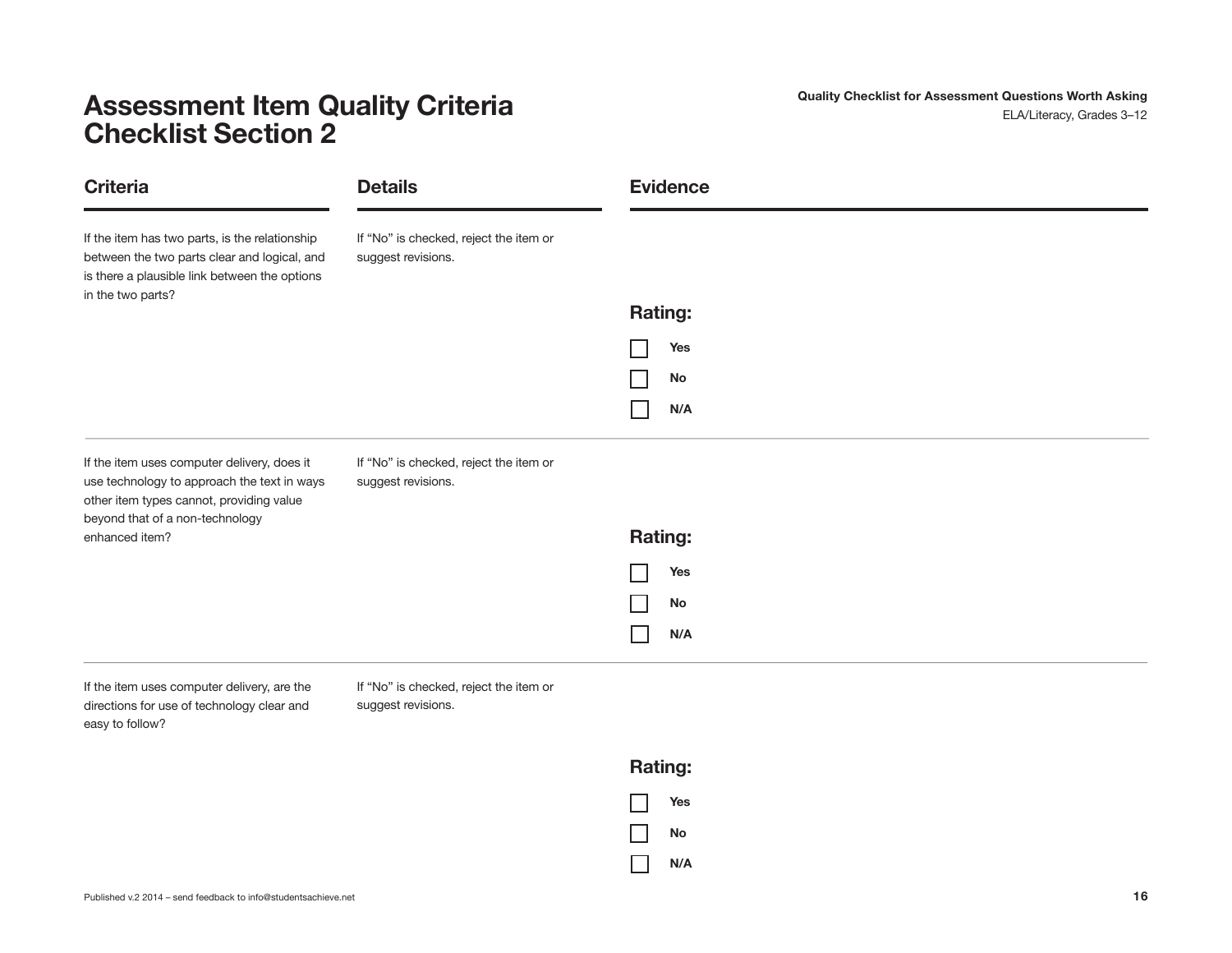**Quality Checklist for Assessment Questions Worth Asking** ELA/Literacy, Grades 3–12

| <b>Criteria</b>                                                                                                                                                                                      | <b>Details</b>                                               | <b>Evidence</b> |
|------------------------------------------------------------------------------------------------------------------------------------------------------------------------------------------------------|--------------------------------------------------------------|-----------------|
| If the item assesses vocabulary, does it<br>assess the kinds of words and phrases<br>delineated in the grade-level Standards?                                                                        | If "No" is checked, reject the item or<br>suggest revisions. |                 |
|                                                                                                                                                                                                      |                                                              | <b>Rating:</b>  |
|                                                                                                                                                                                                      |                                                              | Yes             |
|                                                                                                                                                                                                      |                                                              | No              |
|                                                                                                                                                                                                      |                                                              | N/A             |
| If the item calls for comparison or synthesis,<br>is the question related to central (rather than<br>trivial) aspects of the text (e.g., amount and<br>quality of evidence, differences in emphasis, | If "No" is checked, reject the item or<br>suggest revisions. |                 |
| distinguishable structures, changes to<br>derivative text)?                                                                                                                                          |                                                              | Rating:         |
|                                                                                                                                                                                                      |                                                              | Yes             |
|                                                                                                                                                                                                      |                                                              | No              |
|                                                                                                                                                                                                      |                                                              | N/A             |
|                                                                                                                                                                                                      |                                                              |                 |

If the item contains a graphic organizer or similar format, does the organizer or format add value to the item by allowing students to demonstrate understanding of the text in a way that a traditional item would not?

If "No" is checked, reject the item or suggest revisions.

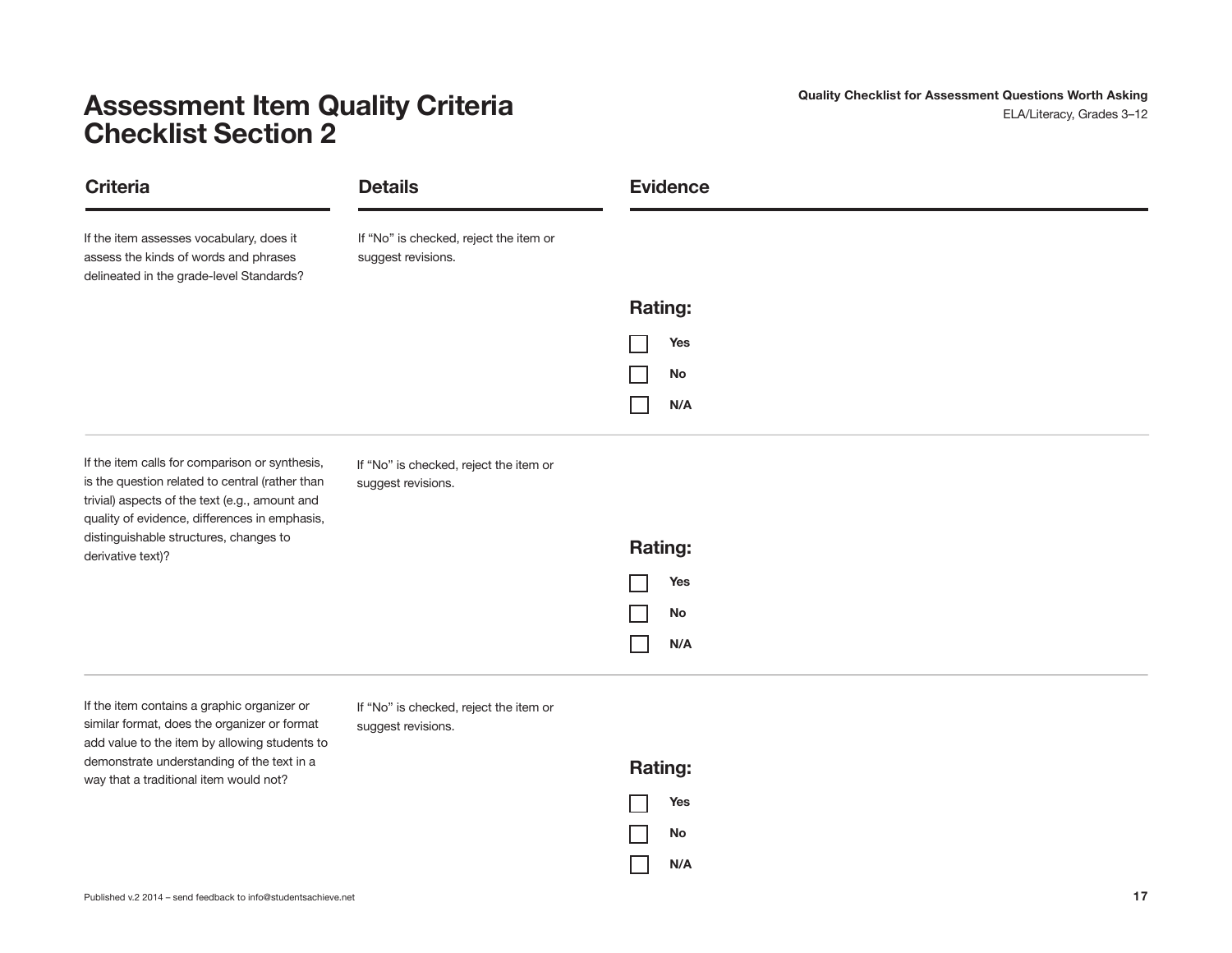**Quality Checklist for Assessment Questions Worth Asking** ELA/Literacy, Grades 3–12

| <b>Criteria</b>                                                                                                                                                                                    | <b>Details</b>                                                                            | <b>Rating</b>               |
|----------------------------------------------------------------------------------------------------------------------------------------------------------------------------------------------------|-------------------------------------------------------------------------------------------|-----------------------------|
| 2.5 Sets of items must provide deep and<br>comprehensive coverage of the text:<br>As a whole, does the set of items require<br>students to read the full text carefully and                        | If "No" is checked, reject the set or suggest<br>ideas for additional items.              |                             |
| show their understanding of the central<br>ideas, allowing and requiring students to                                                                                                               |                                                                                           | <b>Rating:</b>              |
| provide deep insights rather than skim<br>the surface?                                                                                                                                             |                                                                                           | Yes                         |
|                                                                                                                                                                                                    |                                                                                           | <b>No</b>                   |
| As a whole, does the set address as many<br>different Standards as appropriate, with<br>items based on the individual characteristics<br>of the text rather than on a forced<br>standard coverage? | If "No" is checked, reject the set or suggest<br>ideas for addition or deletion of items. | <b>Rating:</b><br>Yes<br>No |

As a whole, is the set of items large and robust enough so that a test form is likely to have an appropriate balance between the number of texts and numbers of questions, giving students sufficient incentive to read closely and carefully?

If "No" is checked, reject the set or suggest ideas for additional items.

| <b>Rating:</b> |     |
|----------------|-----|
|                | Yes |
|                | No  |